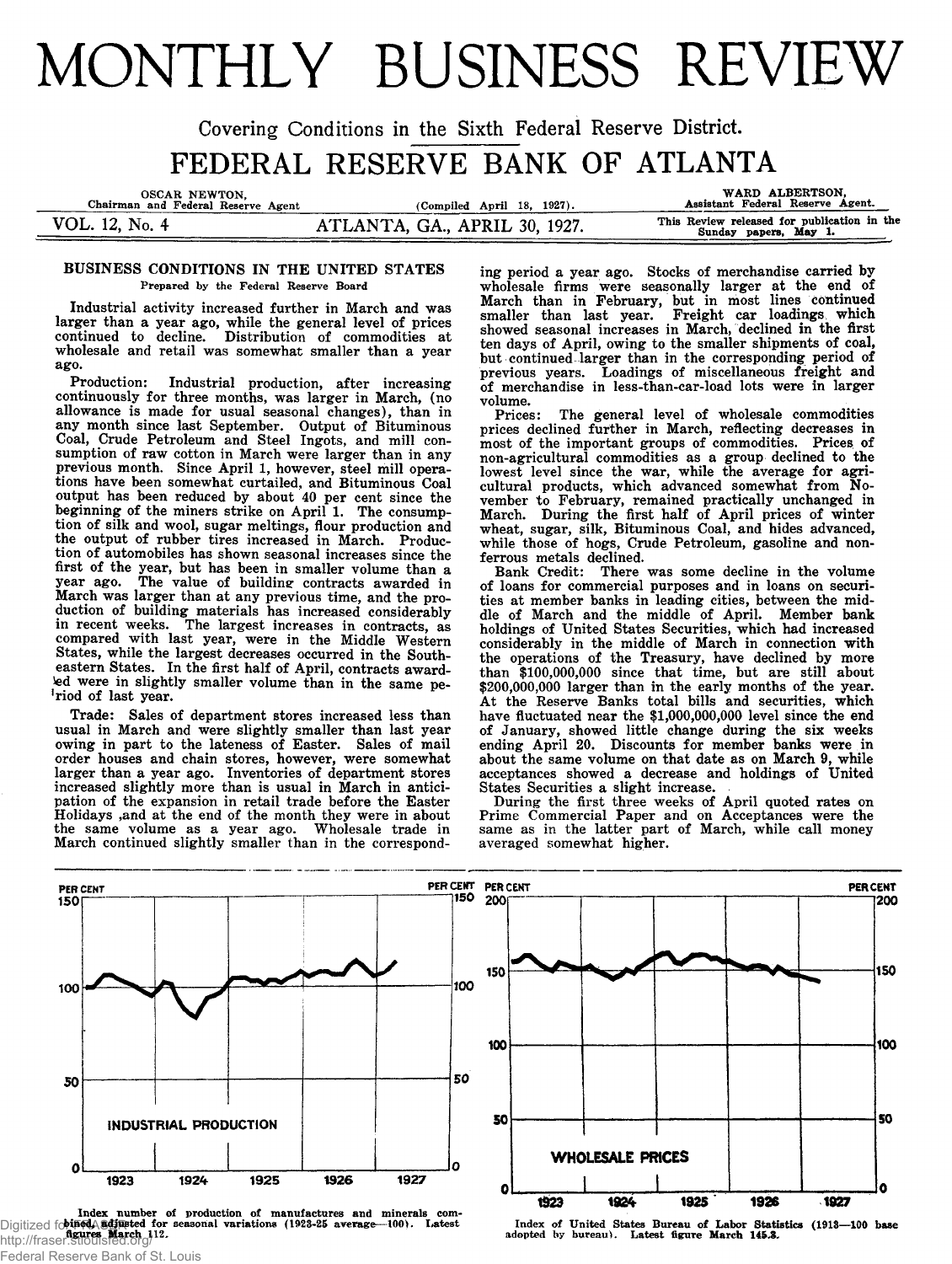PER CENT  $200 - 10$ 200 150 150 100 100 50 50 **BUILDING CONTRACTS AWARDED** With Seasonal Adjustment **Without Adjustment** O 0 1927 1926 1925 1924 1923

**awarded as reported by the F. W. Dodge Corporation (1923-25 average —100). Latest figures March, adjusted index 131; unadjusted index 151.**

#### **SIXTH DISTRICT SUMMARY**

**Some of the series of business statistics gathered for the Monthly Business Review show increased activity in March, compared with February, due to seasonal influences and the longer month, but continue to show varying comparisons with the corresponding month a year ago. The volume of retail trade in March, reflected in sales of department stores throughout the district, was greater than in February, and all of the eight reporting lines of wholesale trade showed increased business over February. Compared with March last year, wholesale trade was in smaller volume, and retail sales were 4.2 per cent smaller. Easter this year was two weeks later than last year, so that much of the consumer buying may have been delayed until after April 1, but the spring season is much further advanced this year than last. Stocks of department stores increased 6.9 per cent over those on hand at the end of February, and were 4.3 per cent greater than at the end of March, 1926. Turnover was more rapid during the first quarter of 1927 at Atlanta, Nashville and Savannah than in the same period of 1926, but the average for the district was somewhat less favorable than last year. Savings deposits at the end of March were 4.0 per cent greater than a year ago. Debits to individual accounts at 24 reporting cities in March were 10.3 per cent smaller than in March, 1926. Loans and discounts reported by member banks in selected cities of the district were nearly three per cent less than a year ago. Demand deposits of these banks were 5.1 per cent less, but time deposits were 7.9 per cent greater than at that time. Discounts by the Federal Reserve Bank of Atlanta for its member banks on April 13 were 32.2 per cent smaller than a year ago. Building permits issued at twenty reporting cities in March were 4.3 per cent greater than in February, but 29.2 per cent smaller than**



**in March last year. Contracts awarded in the sixth district in March were 43.8 per cent greater than in February, but were 20.7 per cent less, than in March, 1926. Production of both cloth and yarn by cotton mills in the district reporting to the Federal Reserve Bank was greater than in February, or in March last year. Coal mining in Alabama and Tennessee continues greater each week this year than for the corresponding week of 1926. Alabama production of pig iron in March was greater than for any other month since April, 1925, with the exception of November last year. Weather conditions during March and early April have been generally favorable for farm work, and the season is considerably advanced as compared with last year. The Department of Agriculture's report on the acreages which farmers intended on March 1 to plant to some of the principal crops, cotton not included, shows important increases over the acreages actually planted last year.**

#### **RETAIL TRADE**

**The volume of retail trade in the sixth district during March, reflected in sales reported confidentially by 45 department stores located throughout the district, was seasonally larger than during the months of January and February, but 4.2 per cent smaller than in March, 1926. Increases in sales over than month reported from Atlanta, Chattanooga and Nashville were offset in the total by decreases from other reporting cities. Aggregate sales for the first three months of 1927 have averaged 1.6 per cent less in volume than during the same period of 1926. Stocks of merchandise on hand at the end of March were 4.3 per cent greater than a year ago, and 6.9 per cent greater than a month earlier. The average stock turnover for the district for March, and for the year to date, is somewhat less favorable than for corresponding periods last year. The index number of sales**

| CONDITION OF RETAIL TRADE DURING MARCH, 1927<br>IN THE SIXTH FEDERAL RESERVE DISTRICT BASED UPON REPORTS FROM 45 STORES     |                                                                                   |                                                                            |                                                                                |                                                                                    |                                                                                        |                                                              |                                                              |                                                               |                                                      |                                                                               |
|-----------------------------------------------------------------------------------------------------------------------------|-----------------------------------------------------------------------------------|----------------------------------------------------------------------------|--------------------------------------------------------------------------------|------------------------------------------------------------------------------------|----------------------------------------------------------------------------------------|--------------------------------------------------------------|--------------------------------------------------------------|---------------------------------------------------------------|------------------------------------------------------|-------------------------------------------------------------------------------|
|                                                                                                                             |                                                                                   |                                                                            |                                                                                | 2                                                                                  |                                                                                        | л.                                                           |                                                              |                                                               |                                                      |                                                                               |
|                                                                                                                             | Net sales-percentage<br>increase or decrease<br>compared with:                    |                                                                            | Stocks at end of month.<br>percentage increase or<br>decrease compared with:   |                                                                                    | Percentage of sales to<br>average stocks in Mar.<br>(Stock turnover for<br>the month): |                                                              | January 1 to March 31<br>(Stock<br>year to date)             | Percentage of sales to<br>average stocks from<br>turnover for | month<br>to<br>during<br>1926.                       | Percentage of outstand-<br>ing orders at end of<br>purchases<br>calendar year |
|                                                                                                                             | (A)<br>March<br>1926                                                              | (B)<br>Jan. 1 to<br>March 31.<br>1926                                      | (A)<br>March<br>1926                                                           | (B)<br>February<br>1927                                                            | (A)<br>1926                                                                            | (B)<br>1927                                                  | (A)<br>1926                                                  | (B)<br>1927                                                   | (A)<br>February                                      | (B)<br>March                                                                  |
| Atlanta $(4)$<br>Chattanooga (6)<br>Nashville (5)<br>New Orleans (5)<br>Other Cities $(17)$<br>OF SHALLSPAR APAPA HOLLOWING | $+13.4$<br>$-14.4$<br>$+2.0$<br>$+ 0.6$<br>$-4.8$<br>$-11.7$<br>$-13.2$<br>$-4.2$ | $+8.7$<br>-9.2<br>$+5.5$<br>$-0.4$<br>$-0.7$<br>$+1.9$<br>$-9.5$<br>$-1.6$ | $+6.2$<br>$+4.7$<br>$+1.1$<br>$-2.4$<br>$+11.6$<br>$-1.6$<br>$-10.2$<br>$+4.3$ | $+18.4$<br>$+2.5$<br>$+11.5$<br>$+11.3$<br>$+ 6.1$<br>$+18.6$<br>$-5.1$<br>$+ 6.9$ | 27.8<br>25.2<br>24.2<br>25.5<br>22.1<br>25.1<br>25.5<br>24.4                           | 31.2<br>21.9<br>17.8<br>27.0<br>18.5<br>23.3<br>22.0<br>22.1 | 82.0<br>69.5<br>77.5<br>68.9<br>62.3<br>61.2<br>77.2<br>69.7 | 89.3<br>57.4<br>54.5<br>77.8<br>57.8<br>62.0<br>66.2<br>64.9  | 8.0<br>5.4<br>6,3<br>7.7<br>9.2<br>8.2<br>6.4<br>7.7 | 3.4<br>4.2<br>$\frac{5.0}{3.6}$<br>6.6<br>6.4<br>4.4<br>4.9                   |

http://fraser.stlouisfed.org/

Digitized

Federal Reserve Bank of St. Louis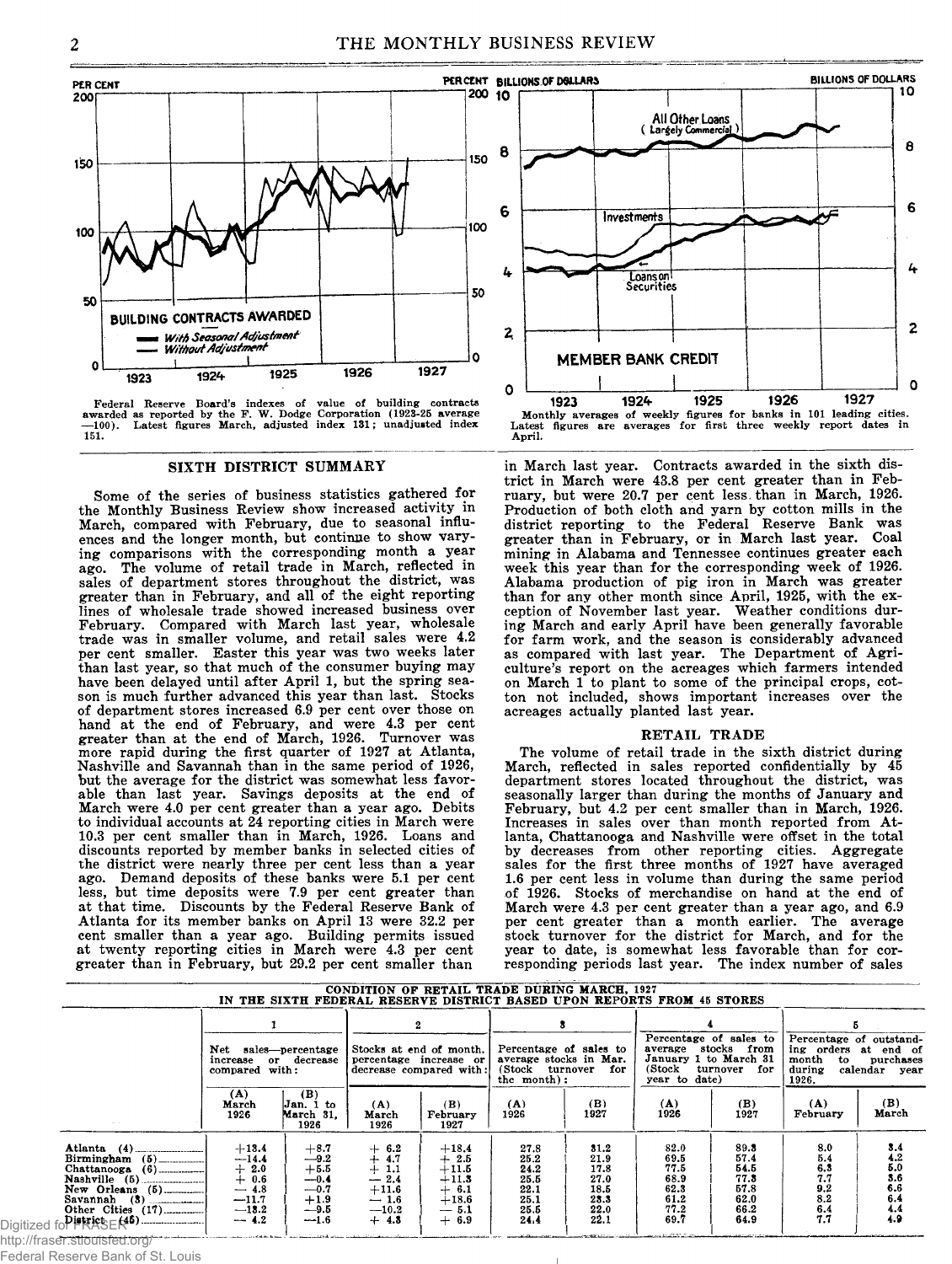**for March is 107.0, compared with 95.5 for February, and with 111.1 for March, 1926. The individual index number for Atlanta was 132.6, and was higher than for March of any other year, the index number for Birmingham, 132.3, was higher than for March of any other year excepting 1926.**

**Outstanding orders at the end of March were 36.1 per cent smaller than a month earlier, and 8.4 per cent smaller than a year ago. Accounts Receivable were 2.5 per cent smaller than for February, but were 3.7 per cent greater than for March, 1926. Collections in March were 0.4 per cent less than in February, but 1.1 per cent greater than in March last year. The ratio of collections during March to accounts outstanding and due at the beginning of the month for 25 firms was 35.3 per cent, compared with 34.0 per cent in February.**

#### **WHOLESALE TRADE**

**The volume of wholesale trade in the sixth district, reflected in confidential reports received from 124 wholesale firms in eight different lines, was seasonally greater than in February or in January of this year, but was still, on the whole, considerably smaller than in the corresponding month last year. Sales in each of the eight reporting lines were greater than in February, and all of these lines showed decreases compared with March, 1926. The combined index number of wholesale trade, computed from sales of groceries, dry goods, hardware and shoes, for March is 84.8, and is somewhat lower than for March of 1926 or 1925 or 1923, but is higher than for March of 1921, 1922 or 1924. In the tables following are shown percentage comparisons of sales in the eight reporting lines, divided by cities where three or more firms report from a single city.**

**Groceries Sales of groceries at wholesale during March by 33 reporting firms**

**averaged 11.7 per cent greater than in February, but were 16.1 per cent less than in March last year. The index number of wholesale grocery sales for March is 97.4, compared with 87.1 for February, and with 110.7 for March, 1926. Stocks on hand were 2.0 per cent greater than at the end of February, but 12.1 per cent smaller than a year ago. Accounts Receivable were eight-tenths of one per cent smaller than a month ago, and 14.2 per cent smaller than a year ago. March collections increased 7.0 per cent over those in February, but were 25.5 per cent smaller than in March, 1926.**

|                       | March 1927 compared with:<br>February 1927 March 1926 |         |
|-----------------------|-------------------------------------------------------|---------|
|                       |                                                       |         |
|                       |                                                       | $-8.9$  |
|                       |                                                       | $-31.7$ |
|                       | $+10.7$                                               | $-10.9$ |
| $Vicksburg (3 \n137)$ | $+8.4$                                                | $-24.1$ |
|                       | $+16.7$                                               | $-3.3$  |
|                       | $+11.7$                                               | $-16.1$ |

#### **Dry Goods**

**March sales of dry goods at wholesale by 23 firms averaged 20.2 per**

**cent greater than in February, but were 2.8 per cent smaller than in March, 1926. Sales at Atlanta and Nashville were greater than in March last year, but these increases were outweighed in the average by decreases at other cities. Stocks on hand increased factionally over February, but were 23.7 per cent smaller than a year ago. Accounts Receivable were 2.0 per cent greater than for February, but 6.9 per cent smaller than for March, 1926. Collections in March were 8.9 per cent greater than in February, but 13.6 per cent smaller than in March last year.**

|                     | March 1927 compared with: |                   |
|---------------------|---------------------------|-------------------|
|                     | February 1927 March 1926  |                   |
| Nashville (3 firms) | $+7.3$<br>$+40.6$         | $+16.0$<br>$+2.4$ |
|                     | $+17.1$                   | $-6.2$            |
|                     | $+20.2$                   | $-2.8$            |

**Hardware March sales of hardware at wholesale by 29 reporting firms were 5.1 per cent greater than in February, but were 23.5 per cent smaller than in March, 1926. Stocks on hand decreased 1.1 per cent compared with February, and were 5.3 per cent smaller than a year ago. Accounts Receivable at the end of March were seven-tenths of one per cent less than a month earlier, and 10 per cent smaller** **than a year ago. Collections in March were 1.2 per cent smaller than in February, and 18.8 per cent less than in March, 1926.**

|                       | March 1927 compared with:<br>February 1927 March 1926 |         |
|-----------------------|-------------------------------------------------------|---------|
|                       | $+3.3$                                                | $-19.4$ |
|                       | $+2.9$                                                | $-46.4$ |
|                       | $+ 6.7$                                               | $-2.0$  |
| New Orleans (3 firms) | $+5.2$                                                | $-20.0$ |
|                       | $+ 5.1$                                               | $-29.4$ |
| District (29          | $+5.1$                                                | $-23.5$ |

**Furniture Sales of Furniture at wholesale during March increased 31.0 per cent**

**over February, but were 8.5 per cent smaller than in March last year. Stocks on hand at the end of March were 4.1 per cent smaller than a month earlier, but were 2.4 per cent greater than a year ago. Accounts Receivable at the end of March were 3.8 per cent smaller than at the end of February, but were 13.7 per cent smaller than a year ago. March collections were 15.4 per cent greater than those in February, but 12.9 per cent smaller than in March, 1926.**

|                        |                    | March 1927 compared with:          |
|------------------------|--------------------|------------------------------------|
|                        | $+24.9$            | February 1927 March 1926<br>$-5.7$ |
| Other Cities (9 firms) | $+32.7$<br>$+31.0$ | $-9.2$<br>$-8.5$                   |

Electrical **Due to a larger volume of sales re-**<br> **Supplies Due to a larger volume of sales of** ported from New Orleans, sales of **electrical supplies at wholesale dur-**

**ing March averaged 2.4 per cent greater than in February, but were 28.9 per cent less in volume than in March, 1926. Stocks on hand increased 1.0 per cent over February, and were 9.7 per cent greater than a year ago. Accounts Receivable at the end of March were 10.7 per cent smaller than a month earlier, and 47.7 per cent smaller than a year ago. Collections in March were sixtenths of one per cent smaller than in February, and 12.3 per cent smaller than in March, 1926.**

|                                                                                | March 1927 compared with:<br>February 1927 March 1926 |
|--------------------------------------------------------------------------------|-------------------------------------------------------|
| New Orleans (4 firms)<br>$+20.0$<br>Other Cities (7 firms)<br>$-5.7$<br>$+2.4$ | $-0.5$<br>$-39.1$<br>$-28.9$                          |

**Sales comparisons in the other three lines are shown for only the district, as three reports in any of these lines were not received from a single city.**

|                      | March 1927 compared with:                                  |                              |
|----------------------|------------------------------------------------------------|------------------------------|
| Stationery (4 firms) | February 1927 March 1926<br>$+20.2$<br>$+ 0.01$<br>$+20.5$ | $-16.6$<br>$-14.5$<br>$-0.3$ |

## **AGRICULTURE**

**Recent reports issued by the Bureau of Agricultural Economics of the United States Department of Agriculture indicate that the season generally over the country is fully two weeks early, and that in the south it is nearly a month ahead of last year, except in northern Texas and Oklahoma. The reports issued late in March and early in April through the Agricultural Statisticians of the states comprising the sixth Federal reserve district indicate rather important increases in the prospective acreages in some of the principal crops. In the table below are shown percentage comparisons of the acreages which farmers in these states intended on March 1 to plant to other principal crops, with the acreages which they planted to these crops last year.**

| Ala.<br>Corn<br>-9<br>White<br>Potatoes<br>- 25<br>Sweet<br><b>Potatoes</b><br>⊦20<br>Hay<br>$+20$<br>Oats<br>-20<br>Peanuts<br>$+50$<br>Tobacco<br>x<br>x indicates<br>same<br>last<br>year.<br>88 | Ga.<br>∔ 50<br>⊢30<br>$+20$<br>$+10$<br>$+40$<br>-- 51 | La.<br>- 6<br>+ 30<br>$+50$<br>-8<br>$\pm$ 60<br>$+70$<br>x | Miss.<br>-1-20<br>- 35<br>1-80<br>$+20$<br>$+40$<br>+40 | Tenn.<br>$+10$<br>⊦85<br>-25 |
|-----------------------------------------------------------------------------------------------------------------------------------------------------------------------------------------------------|--------------------------------------------------------|-------------------------------------------------------------|---------------------------------------------------------|------------------------------|
|-----------------------------------------------------------------------------------------------------------------------------------------------------------------------------------------------------|--------------------------------------------------------|-------------------------------------------------------------|---------------------------------------------------------|------------------------------|

**The Tennessee report also indicates a prospective decrease of 5 per cent in the barley acreage this year as compared with last. The Louisiana report indicates a decrease of 5 per cent in the acreage of rice, and indicates that the sugar cane acreage has been materially decreased. These reports are not forecasts of the acreage which will be planted to these crops, but merely state**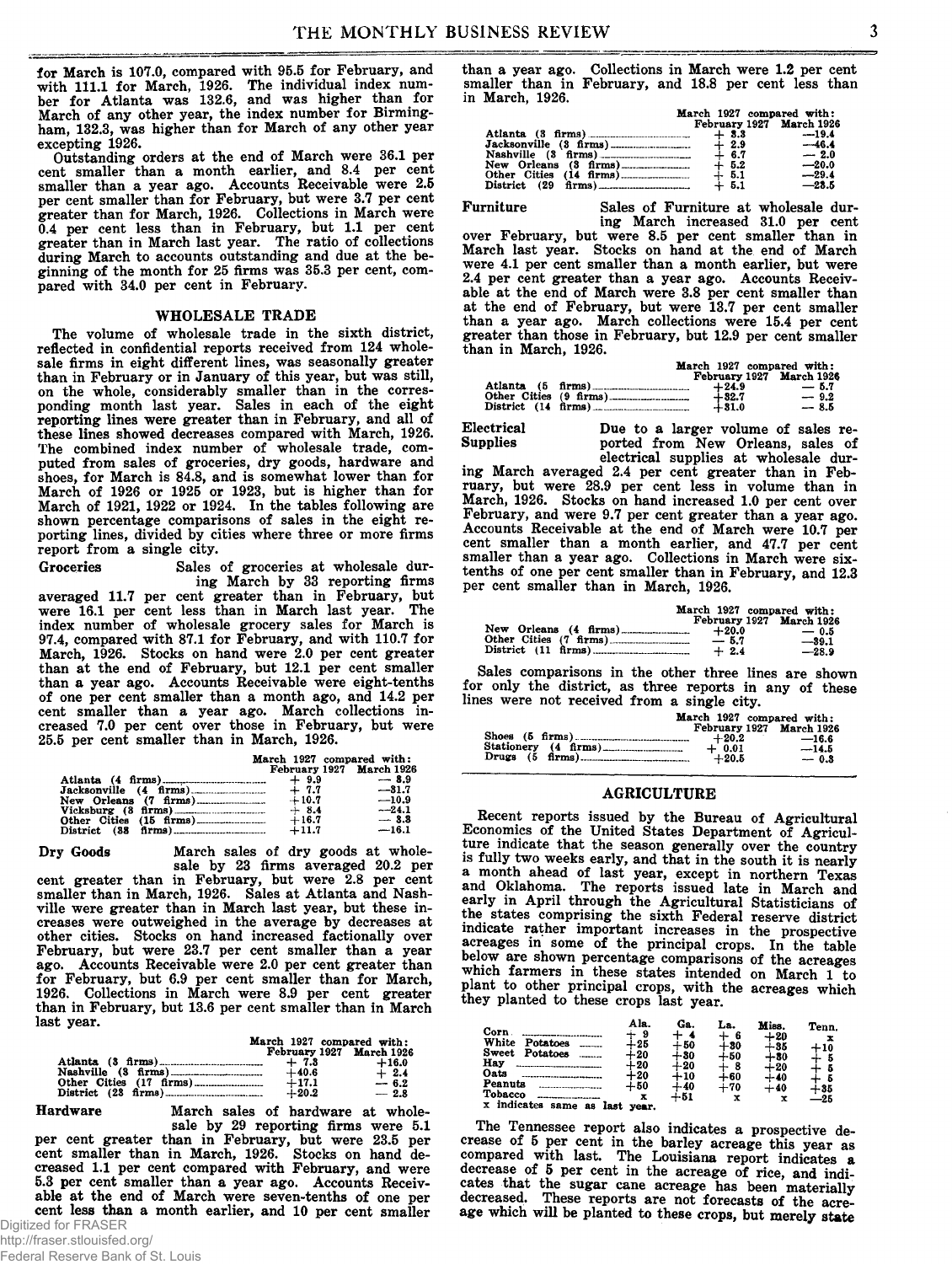**what the reporting farmers intended on March 1 to plant to these crops, and enable growers to make adjustments in their intended acreages as they may see fit in the light of the information disclosed by the inquiry.**

**The Florida crop reported for April indicates a condition of citrus trees generally lower than a year ago. Grapefruit is reported at 76 per cent, compared with 90 per cent last year; oranges at 82 per cent, compared with 95 per cent; and tangerines at 78 per cent, compared with 92 per cent last year. Bloom will average lighter in nearly all sections of the state than last year.**

**Peach prospects in Georgia were reduced to some extent by low temperatures and heavy frosts during March. The average condition in the state on April 1 was 55 per cent of a full crop, compared with 59 per cent last year, and with 79 per cent at the same time of 1925.**

**Wages paid to farm labor generally are lower than at this time last year.**

# **COTTON MOVEMENT (BALES) UNITED STATES Since August 1**

|                                                               | 1927                             | 1926                    | 1925                             |  |
|---------------------------------------------------------------|----------------------------------|-------------------------|----------------------------------|--|
| Receipts at all U.S. ports                                    |                                  |                         | 11,586,817 8,750,408 8,818,778   |  |
| Overand across the Miss Ohio.                                 |                                  |                         |                                  |  |
| and Potomac Rivers to Nor.                                    |                                  |                         |                                  |  |
| Mills and Canada                                              |                                  |                         | 1,186,780 1,302,801 1,169,577    |  |
| Interior stock in excess of                                   |                                  |                         |                                  |  |
| those held at close of Com'l                                  |                                  |                         |                                  |  |
| $Year$ $\ldots$ $\ldots$ $\ldots$ $\ldots$ $\ldots$           |                                  |                         | 370,902 1,182,861 484,595        |  |
| Southern Mills takings, net                                   |                                  |                         | 3,770,000 3,338,998 3,081,552    |  |
| Total 224 days $\ldots$                                       |                                  |                         | 16,914,499 14,575,068 13,554,502 |  |
|                                                               |                                  | 8.899.173 6.587.479     |                                  |  |
| *American Mills, Nor. Mills                                   |                                  |                         |                                  |  |
|                                                               |                                  | $6,159,220$ $6,062,935$ |                                  |  |
| American cotton thus far                                      | 12,964,000 11,656,000 10,978,000 |                         |                                  |  |
| *Of which 1.349.695 by Northern spinners against 2.214.539 la |                                  |                         |                                  |  |
|                                                               |                                  |                         |                                  |  |

**6,159,220 6,062,935 ........ 12,964,000 11,656,000 10,978,000 Northern spinners against 2,214,539 last year and 4,309,525 by Southern spinners against 3,848,396 last year.**

**Sugar Cane Weather conditions in the Louisiana** cane belt during the past month or

**six weeks have been generally favorable, although interrupted by rains and cool spells in March. The crop is growing rapidly and is well advanced, being about thirty days ahead of a normal season.**

|  | IOVEMENT OF SUGAR—(POUNDS) |  |
|--|----------------------------|--|
|  |                            |  |

| <b>MOVEMENT</b>                  | OF SUGAR-(POUNDS)<br>Raw Sugar |             |             |
|----------------------------------|--------------------------------|-------------|-------------|
|                                  | Mar. 1927                      | Feb. 1927   | Mar. 1926   |
| Receipts:                        |                                |             |             |
| New Orleans<br>------------      | 218,472,270                    | 186.024.092 | 151.568.403 |
| Savannah<br>------------------   | 58.266.670                     | 69.088.698  | 70.640.562  |
| Meltings:                        |                                |             |             |
| New Orleans                      | 196,242,773                    | 122,934,790 | 153,990,955 |
| Savannah<br>-------------------- | 51.913.076                     | 34,419,865  | 61,377,276  |
| Stocks:                          |                                |             |             |
| New Orleans                      | 122.332.220                    | 100.183.351 | 50,422,765  |
| Savannah                         | 48.081.164                     | 41.727.570  | 39,976,309  |
|                                  | Refined Surar                  |             |             |
| Shipments:                       |                                |             |             |
| New Orleans<br>------------      | 157.270.089                    | 108,405.253 | 140.459.765 |
| Savannah<br>-------------------  | 31.047.242                     | 27.615.835  | 36.467.113  |
| Stocks :                         |                                |             |             |
| New Orleans                      | 83,459,463                     | 54,835,375  | 61.346.755  |
| Savannah                         | 33.145.702                     | 13,465,239  | 33,732,739  |

**RICE MOVEMENT—NEW ORLEANS**

| Mar. 1926 |
|-----------|
| 39.763    |
| 47.718    |
| 24.882    |
|           |
| 153,586   |
| 176,229   |
| 234.323   |
|           |

#### **MOVEMENT OF RICE (BARRELS) (Furnished by Rice Millers Association) Receipts (Rough Rice)**

|               |                | Receipts (Rough Rice)      |               |
|---------------|----------------|----------------------------|---------------|
|               |                | March                      | Season Totals |
| <b>Season</b> | 1926-27        | 621.153                    | 7.454.069     |
|               | Season 1925-26 | 210.515                    | 6.855.107     |
|               |                | Distribution (Milled Rice) |               |
| Season        | 1926-27        | 734.405                    | 6,767,025     |
| Season        | 1925-26        | 498.419                    | 5.381.585     |
|               |                | Stock (Rough and Milled)   |               |
| April 1, 1927 |                | 1,867,788                  |               |
| April 1, 1926 |                | 1.059.649                  |               |

#### **FINANCIAL**

# **Savings**

**Deposits**

**Savings deposits at the end of March, 1927, reported by 90 banks in the sixth district, were 1.7 per cent greater than a month earlier, and were 4.0 per cent greater than at the same time a year ago. While these totals have shown increases each month over the corresponding month a year ago, this is the largest increase which has**

**percentage comparisons are shown in the table for Federal Reserve Bank and branch cities:**

|                                              | $(000 \t Omitted)$ |   |         |           |             |            |
|----------------------------------------------|--------------------|---|---------|-----------|-------------|------------|
|                                              |                    |   |         | Compari-  |             | Compari-   |
|                                              |                    |   |         | son       |             | son        |
|                                              | March              |   | Feb.    | Mar. Feb. | Mar.        | March      |
|                                              | 1927               |   | 1927    | 1927      | 1926        | $'27 - 26$ |
|                                              |                    | s | 37,778  | $+4.5$    | 35.442<br>s | $+11.4$    |
| Birmingham (5 banks)                         | 24.478             |   | 25,221  | $-2.9$    | 24.356      | $+ 0.5$    |
| Jacksonville (5 banks)                       | 30.406             |   | 29.559  | $+2.9$    | 29.901      | $+1.7$     |
| Nashville (10<br>banks)                      | 27.559             |   | 27.462  | $+0.4$    | 25,354      | $+8.7$     |
| New Orleans<br>$(8 \space banks)$            | 47.456             |   | 45.998  | $+3.2$    | 48.237      | $-1.6$     |
| Other Cities<br>$(56 \text{ banks})$ 111,978 |                    |   | 110.674 | $+1.2$    | 107.205     | 4.5<br>┶   |
| Total<br>(91                                 |                    |   | 276.691 | $+1.7$    | 270,495     | 4.0        |

**Debits to Individual The total volume of debits to indi-Accounts vidual accounts at 24 reporting cities m the sixth district during March**

**increased 8.9 per cent over February, but was 10.3 per cent less than in March last year. The monthly figures shown in the table below are derived from weekly figures by pro-rating the figures for those weeks which do not fall entirely within a single month. Figures for Miami and Hattiesburg are not included in the totals due to the lack of figures for March last year.**

| (000                                                                                                                                                                                                                                                                                                                                                                                                                                                      | Omitted)    |             |             |
|-----------------------------------------------------------------------------------------------------------------------------------------------------------------------------------------------------------------------------------------------------------------------------------------------------------------------------------------------------------------------------------------------------------------------------------------------------------|-------------|-------------|-------------|
| Alabama:                                                                                                                                                                                                                                                                                                                                                                                                                                                  | Mch. 1927   | Feb. 1927   | Mch. 1926   |
| Birmingham                                                                                                                                                                                                                                                                                                                                                                                                                                                | \$143,412   | 130.644     | \$155.315   |
| Dothan                                                                                                                                                                                                                                                                                                                                                                                                                                                    | 3,204       | 2.688       | 4.063       |
| Mobile                                                                                                                                                                                                                                                                                                                                                                                                                                                    | 40,570      | 37,936      | 40.785      |
| Montgomery <b>contracts</b>                                                                                                                                                                                                                                                                                                                                                                                                                               | 23.613      | 23,378      | 26,487      |
| Florida:                                                                                                                                                                                                                                                                                                                                                                                                                                                  |             |             |             |
|                                                                                                                                                                                                                                                                                                                                                                                                                                                           | 106.773     | 94.079      | 132.292     |
|                                                                                                                                                                                                                                                                                                                                                                                                                                                           | 81.889      | 71,962      |             |
|                                                                                                                                                                                                                                                                                                                                                                                                                                                           | 8,019       | 7.494       | 9,349       |
|                                                                                                                                                                                                                                                                                                                                                                                                                                                           | 56.981      | 53,374      | 98,879      |
| Georgia:                                                                                                                                                                                                                                                                                                                                                                                                                                                  |             |             |             |
| Albany                                                                                                                                                                                                                                                                                                                                                                                                                                                    | 5.281       | 4,296       | 6.919       |
| Atlanta<br>-----------------------------                                                                                                                                                                                                                                                                                                                                                                                                                  | 165,145     | 147.470     | 197.508     |
| Augusta                                                                                                                                                                                                                                                                                                                                                                                                                                                   | 26,453      | 23,750      | 28.639      |
|                                                                                                                                                                                                                                                                                                                                                                                                                                                           | 3.591       | 3.222       | 3.525       |
| Columbus                                                                                                                                                                                                                                                                                                                                                                                                                                                  | 14,047      | 12,753      | 14,134      |
| Elberton<br>-----------------------------                                                                                                                                                                                                                                                                                                                                                                                                                 | 928         | 699         | 1.014       |
| Macon                                                                                                                                                                                                                                                                                                                                                                                                                                                     | 22.014      | 19,756      | 23.896      |
| Newnan<br>-----------------------------                                                                                                                                                                                                                                                                                                                                                                                                                   | 2.249       | 2.156       | 1.892       |
| Savannah                                                                                                                                                                                                                                                                                                                                                                                                                                                  | 47.310      | 42,015      | 49.762      |
| Valdosta                                                                                                                                                                                                                                                                                                                                                                                                                                                  | 5.911       | 5.919       | 6.642       |
| Louisiana:                                                                                                                                                                                                                                                                                                                                                                                                                                                |             |             |             |
|                                                                                                                                                                                                                                                                                                                                                                                                                                                           | 349.263     | 328,802     | 361.988     |
| Mississippi:                                                                                                                                                                                                                                                                                                                                                                                                                                              |             |             |             |
|                                                                                                                                                                                                                                                                                                                                                                                                                                                           | 8.069       | 8.442       |             |
|                                                                                                                                                                                                                                                                                                                                                                                                                                                           | 21,964      | 21,363      | 23,460      |
|                                                                                                                                                                                                                                                                                                                                                                                                                                                           | 17,642      | 17,031      | 16.185      |
|                                                                                                                                                                                                                                                                                                                                                                                                                                                           | 7.643       | 7.682       | 8.093       |
| Tennessee:                                                                                                                                                                                                                                                                                                                                                                                                                                                |             |             |             |
|                                                                                                                                                                                                                                                                                                                                                                                                                                                           | 47.949      | 42.460      | 48.385      |
| Knoxville<br>-------------------------                                                                                                                                                                                                                                                                                                                                                                                                                    | 34.571      | 31,968      | 34.398      |
| Nashville<br>$\frac{1}{2} \left( \frac{1}{2} \left( \frac{1}{2} \left( \frac{1}{2} \left( \frac{1}{2} \left( \frac{1}{2} \left( \frac{1}{2} \left( \frac{1}{2} \left( \frac{1}{2} \left( \frac{1}{2} \left( \frac{1}{2} \left( \frac{1}{2} \right) \right) - \frac{1}{2} \left( \frac{1}{2} \left( \frac{1}{2} \left( \frac{1}{2} \right) \right) - \frac{1}{2} \left( \frac{1}{2} \left( \frac{1}{2} \left( \frac{1}{2} \right) \right) - \frac{1}{2} \$ | 91,952      | 83,360      | 96,115      |
| Total<br>----------------------------------                                                                                                                                                                                                                                                                                                                                                                                                               | \$1,246,485 | \$1,144,295 | \$1,389,725 |

**Operations of the Federal Reserve Bank**

**The total discounts by the Federal Reserve Bank of Atlanta for its member banks in the sixth district increased from \$27,980,000 on March 9**

**to nearly \$32,500,000 on March 23, but have since declined and on April 13 amounted to \$27,686,000, 1.1 per cent less than on March 9, and 32.2 per cent smaller than on the corresponding report date last year. Holdings of Bills bought in the open market were slightly greater than on either of the dates under comparison, and holdings of United States securities amounted on April 13 to \$3,284,000, compared with \$2,320,000 on March 9, and with \$19,451,000 on April 14, 1926. Total bills and securities on April 13 were \$42,581,000, compared with \$41,691,000 on March 9, and with \$72,109,000 on the corresponding report date of 1926. Cash reserves on April 13 were 2.2 per cent greater than on March 9, but were 2.2 per cent smaller than a year ago. Deposits were 1.1 per cent less than on March 9, and 15.4 per cent less than a year ago. Federal Reserve Notes in circulation were 4.0 per cent greater than on March 9, but 11.3 per cent less than on April 14, last year. Principal items in the weekly statement for April 13, with comparisons, are shown in the table following:**

| $(000 \t  Omitted)$                                      |        |                                      |        |
|----------------------------------------------------------|--------|--------------------------------------|--------|
|                                                          | 1927   | March 13, March 9, April 14,<br>1927 | 1926   |
| Bills Discontinued:                                      |        |                                      |        |
| Secured by Gov't. Obligations \$ 2,756 \$ 3,554 \$ 8,700 |        |                                      |        |
| All others                                               | 24.930 | 24.426                               | 32.164 |
|                                                          | 27.686 | 27,980                               | 40.864 |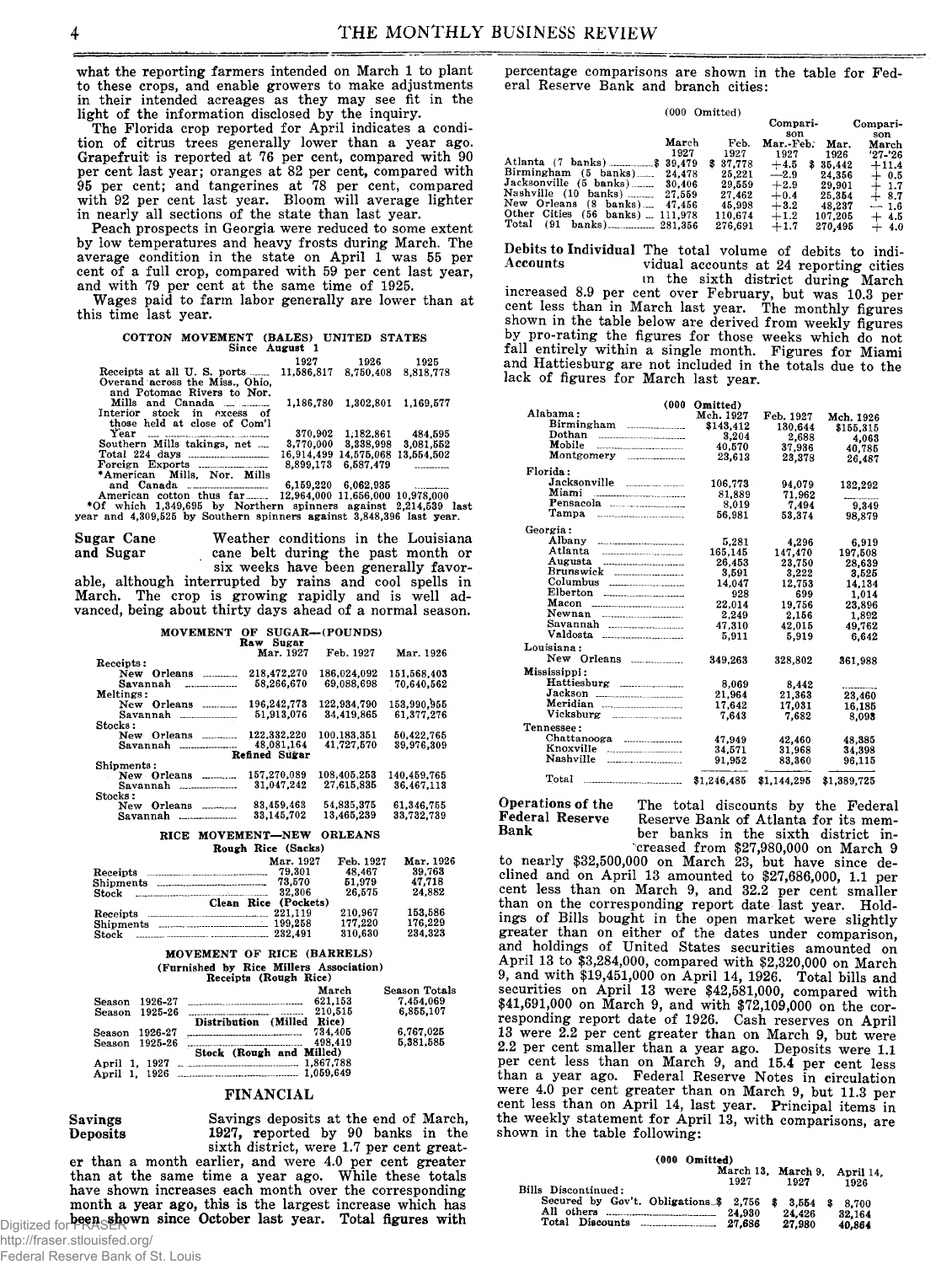| Bills bought in open market<br>U. S. Securities <b>Election</b> 3,284<br>F. R. Notes in actual circulation. 175,128 | 11.611<br>42.581 | 11.391<br>2.320<br>41.691<br>203.853<br>72.291<br>168,370<br>84.7 | 10.887<br>19.451<br>72.109<br>212.936<br>84.449<br>197.358<br>75.6 |
|---------------------------------------------------------------------------------------------------------------------|------------------|-------------------------------------------------------------------|--------------------------------------------------------------------|
|---------------------------------------------------------------------------------------------------------------------|------------------|-------------------------------------------------------------------|--------------------------------------------------------------------|

**Condition of** *The* **total loans and discounts re-Member Banks in ported to the Federal Reserve Bank Selected Cities weekly by 34 member banks located in Atlanta, New Orleans, Birming-**

**ham, Jacksonville, Nashville, Chattanooga, Knoxville and Savannah on April 13 amounted to \$393,530,000 compared with \$388,872,000 five weeks earlier, and with \$408,976,- 000 on the corresponding report date of 1926. Loans** secured by stocks and bonds, including government se**curities, on April 13 were \$1,043,000 less than on March 9, but were \$495,000 greater than on April 14 last year. "All other loans," which are largely for commercial purposes, on April 13 were \$4,658,000 greater than on March 9, but were \$15,466,000, or 3.8 per cent, smaller than a year ago. Total loans and discounts were seven-tenths of one per cent greater on April 13 than on March 9, but were 2.9 per cent less than at the same time last year. Holdings by these banks of government securities on April 13 were \$13,014,000 greater than on March 9, due to participation in the government's offering on March 15, and were 13.3 per cent greater than a year ago. Holdings of other stocks and bonds decreased slightly compared with those on March 9, but were 7.9 per cent greater than a year ago. Total loans, discounts and investments of these reporting banks on April 13 were 2.6 per cent greater than on March 9, but were seven-tenths of one per cent less than a year ago. Time deposits increased 1.5 per cent over those on March 9, and 7.9 per cent over those a year ago, but demand deposits were one-half of one per cent smaller than on March 9, and 5.1 per cent less than a year ago. Principal items in the weekly report, with comparisons, are shown in the table:**

| Omitted)<br>(000 |  |
|------------------|--|
|------------------|--|

| (000 Omitted)                         |                    |           |
|---------------------------------------|--------------------|-----------|
|                                       | April 13. March 9. | April 14, |
| 1927                                  | 1927               | 1926      |
| Bills Discontinued:                   |                    |           |
| Secured by Govt. Obligations \$ 5,494 | \$5.562            | \$7.686   |
| Secured by Stocks and Bonds. 109,544  | 110.519            | 106.857   |
| 393.530                               | 388.872            | 408.976   |
| 508.568                               | 504.953            | 523.519   |
| 54.281                                | 41.267             | 47.913    |
| 58.488                                | 59.281             | 54.215    |
| Total Loans. Discounts and In-        |                    |           |
| 621,337                               | 605.501            | 625.647   |
| 237.038                               | 233.631            | 219.778   |
|                                       | 343.584            | 860.182   |
| Accommodation at F. R. Bank<br>13.997 | 13.508             | 27.259    |

**Commercial Statistics compiled by R. G. Dun** *&* **Failures Co. indicate that commercial failures**

**in the United States during March numbered 2,143 compared with 2,035 in February, and with 1,984 in March, 1926, and that liabilities of firms which failed in March amounted to \$57,890,905, compared with \$46,940,716 in February, and with \$30,622,547. Failures in the sixth district in March numbered 152, with liabilities amounting to \$4,530,678, compared with 191 in February with liabilities of \$1,686,424, and compared with 79 in March last year with liabilities of \$1,127,953. The table below shows failures for March divided by Federal Reserve Districts:**

|                             | Number    | Liabilities | Liabilities | Liabilties  |
|-----------------------------|-----------|-------------|-------------|-------------|
| Dstrict—                    | Mch. 1927 | Mch. 1927   | Feb. 1927   | Mch. 1926   |
| Boston                      | 234       | \$7.960.696 | \$3.412.009 | \$3,249,565 |
| New York<br>.               | 380       | 10,932,189  | 9.722.481   | 6.463.891   |
| Philadelphia<br>--------    | 83        | 3.966.722   | 8.272.430   | 1.776.957   |
| Cleveland<br>-------------- | 193       | 4.724.804   | 3.494.055   | 3,738,723   |
| Richmond                    | 147       | 3.585.847   | 4,248,597   | 2.004.057   |
| Atlanta<br>---------------- | 152       | 4.530.678   | 1,686,424   | 1,127,953   |
| Chicago                     | 322       | 11,840,265  | 3,738,344   | 4.062.641   |
| $St.$ Louis                 | 111       | 1.088.841   | 2.006.081   | 2.808.588   |
| Minneapolis<br>-------      | 89        | 868,720     | 1.144.000   | 926,970     |
| Kansas City                 | 116       | 1.684.193   | 2.137.188   | 1.214.509   |
| Dallas                      | 59        | 1.415.400   | 2.023.100   | 809.191     |
| San Francisco               | 257       | 5,292,550   | 5.086.007   | 2,439,502   |
|                             |           |             |             |             |

# **IMPORTS AND EXPORTS**

**2143 \$57,890,905 \$46,940,716 \$30,622,547**

**United States Preliminary statistics compiled by the United States Department of Commerce indicate that the volume of exports during** Digitized for FRASER **March was larger than in either the preceding month or the same month last year, and imports were also greater than in February, but somewhat smaller than in March, 1926. In March the value of exports exceeded the value of imports by 33 million dollars, while in March last year imports exceeded exports by more than 68 millions. For the first quarter of 1927, exports have exceeded imports by nearly 158 millions, while for the same period of 1926 imports were nearly 123 millions greater than exports. Preliminary figures for March, with comparisons, are shown below:**

| Imports:                               | 1927          | 1926          |
|----------------------------------------|---------------|---------------|
|                                        | 377.000.000   | \$442,899,000 |
| February                               | 310,917,000   | 387,306,000   |
| 9 months ending with March<br>Exports: | 3.173.748.000 | 3.409.790.000 |
| March                                  | 410.000.000   | 374,406,000   |
| February                               | 372,679,000   | 352,905,000   |
| months ending with March<br>9          | 3,804,492,000 | 3.670.675.000 |

**Imports Merchandise valued at \$18,964,355 New Orleans was imported through the port of**

**New Orleans during the month of January, 1927, compared with \$16,511,673 in December, and with \$20,712,352 in January last year. Increases were shown in imports of newsprint paper, petroleum, gasoline, sugar, and burlaps, but decreases in a number of other large items. Principal items imported in January were:**

|                                                            | Volume<br>1.538.861      | Value<br>\$851.547   |
|------------------------------------------------------------|--------------------------|----------------------|
|                                                            | 42.080.745<br>10.418.831 | 7,585,870<br>321.311 |
|                                                            | 917.174                  | 1.250.747            |
|                                                            | 304.017                  | 1.539.440            |
|                                                            | 99.800.667               | 8.148.191            |
| Burlaps, $\ln$ , $\ldots$ , $\ldots$ , $\ldots$ , $\ldots$ | 15.317.772               | 1,698,924            |

**Exports** The total value of commodities ex-<br>New Orleans ported during January through the **New Orleans ported during January through the port of New Orleans was \$40,607,450,**

**compared with \$43,201,148 in December, and with \$44,- 761,406 in January, 1926. Movement of tobacco, wheat flour, rough Southern pine boards, oak boards, and parafine wax was in larger volume than a year ago, but other important items showed decreases. Some of the larger items are shown in the table:**

|                                 | Volume     | Value        |
|---------------------------------|------------|--------------|
|                                 | 10.918.797 | 965.642<br>S |
|                                 | 4.848.480  | 699.532      |
|                                 | 139.132    | 981.497      |
|                                 |            | 3.440.047    |
|                                 | 190.214    | 14.215.416   |
| Rough Southern pine boards, ft. | 8,749,000  | 440.677      |
|                                 | 11.685.000 | 748.039      |
|                                 | 1.079.859  | 6.005.821    |
|                                 | 483.688    | 1.547.641    |
| Cylinder lubricating oil, bbls. | 58.268     | 604,682      |
|                                 | 9.411.362  | 481.816      |

#### **Grain Exports—New Orleans**

**Grain exports in March through the port of New Orleans amounted to 967,773 bushels, showing a gain of 232,508 bushels compared with 735,265 bushels exported in March, 1926. Wheat, Oats, and Rye show considerable gains, while corn continues to decline. Figures for March, and for the season to date, are shown in the table, with comparisons.**

|                                     | Mch. 1927 | Mch. 1926 | <b>Season</b><br>Mch. 31.<br>1927 | Through<br>Mch. 31.<br>1926 |
|-------------------------------------|-----------|-----------|-----------------------------------|-----------------------------|
| Wheat                               | 398.940   | 71.183    | 7.245.711                         | 2.424.347                   |
| Corn<br>--------------------------- | 376.633   | 635.847   | 3.396.268                         | 5.362.178                   |
| Oats<br>--------------------------  | 106.486   | 23.268    | 904.170                           | 514.316                     |
| Rye                                 | 85,714    | 4.967     | 377.142                           | 4.967                       |
| Total<br>-------------------        | 967.778   | 735.265   | 11,923,291                        | 8,305,808                   |

#### **BUILDING**

**Building permits were issued during March at twenty regularly reporting cities in the sixth district for buildings valued at \$10,664,251, an increase of 4.3 per cent over the total for February, and greater than the totals for any month since October last year. The March total is, however, 29.2 per cent smaller than for March last year. Nine of these cities reported increases over March, 1926, while eleven reported decreases. The index number for the district for March is 295.8, compared with 283.6 for February, and with 417.7 for March last year.**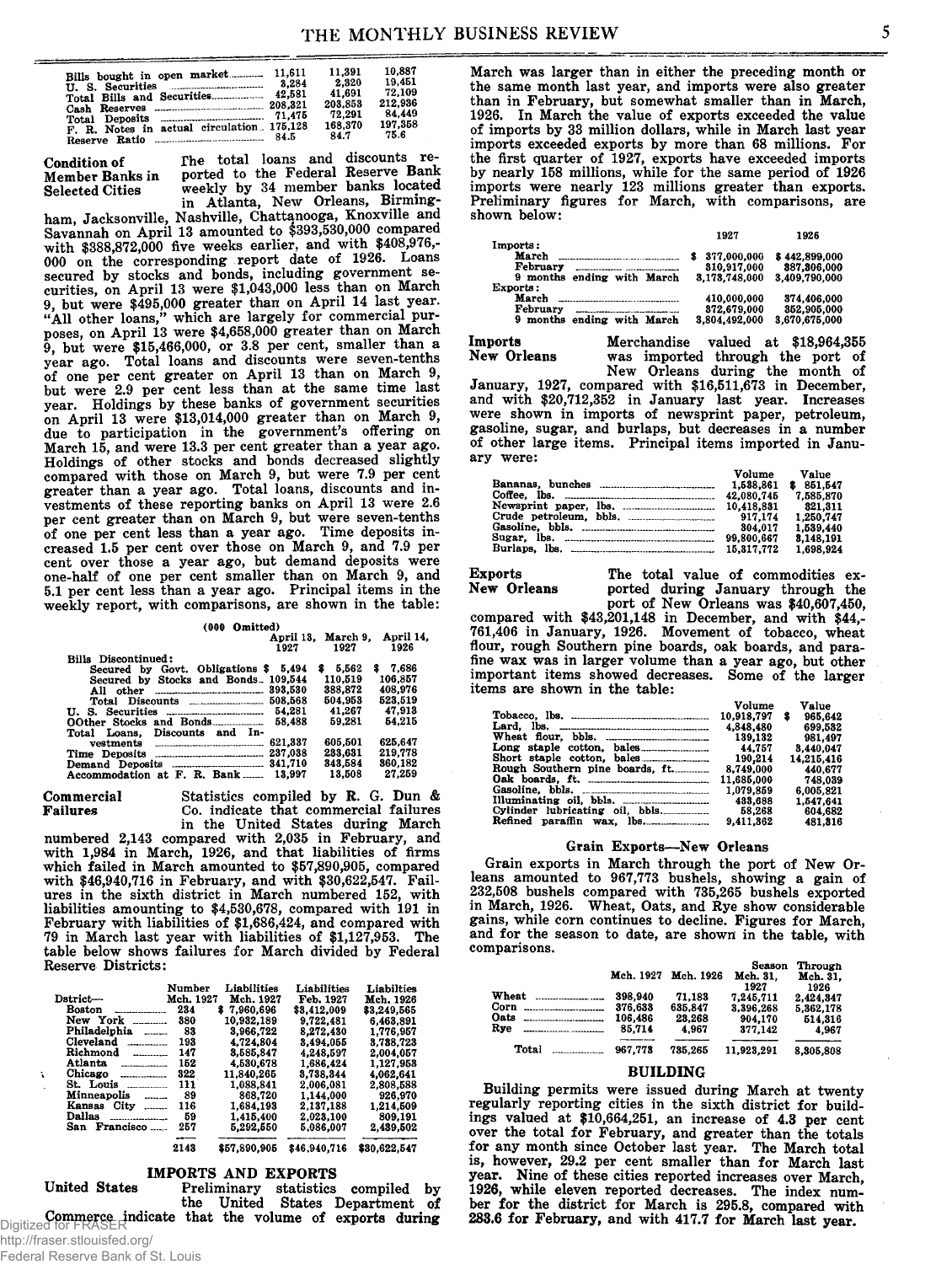**Statistics of contracts awarded compiled by the F. W. Dodge Corporation show a total of awards in March for the United States amounting to \$620,738,200, greater by 57.2 per cent than the total for February, and greater than has been reported for any single month in recent years. The Division of Research and Statistics of the Federal Reserve Board divides these statistics by Federal Reserve districts, and the March total for the sixth district is \$45,921,113, an increase of 43.8 per cent over the total of \$31,927,801 for February, but 20.7 per cent smaller than the total for March last year.**

|                                             |              |      |                   | Percentage |
|---------------------------------------------|--------------|------|-------------------|------------|
|                                             | Mch. 1927    |      | Mch. 1926         | Change     |
| No.<br>Alabama:                             | Value        | No.  | Value             | in Value   |
| Anniston  17                                | 31,300<br>\$ | 22   | 12.700<br>\$      | $+146.5$   |
| Birmingham 661                              | 1.633.346    | 669  | 2,688,812         | $-39.3$    |
| Mobile                                      | 190,515      | 83   | 161,313           | $+18.1$    |
| Montgomery 136                              | 118,372      | 83   | 129,200           | $-$ 8.4    |
| Florida:                                    |              |      |                   |            |
| Jacksonville 556                            | 1.021.049    | 481  | 1,546,203         | $-34.0$    |
|                                             | 890.329      | 975  | 3,330,923         | $-73.3$    |
| Orlando 162                                 | 227.775      | 224  | 400.570           | $-43.1$    |
|                                             | 284.455      | 47   | 89,098            | $+219.3$   |
|                                             | 584,452      | 1013 | 1,779,336         | $-67.2$    |
| *Lakeland  34                               | 51.350       | 160  | 459.150           | $-88.8$    |
|                                             | 66,600       | 26   | 463.450           | $-85.6$    |
| Georgia:                                    |              |      |                   |            |
|                                             | 1,094,393    | 358  | 1,117,491         | $-2.1$     |
|                                             | 208,359      | 145  | 79,224            | $+163,0$   |
| Columbus $\frac{68}{1000}$                  | 215,512      | 72   | 133,440           | $+$ 61.5   |
|                                             | 871,545      | 124  | 193.751           | $+349.8$   |
| Savannah  65                                | 198,540      | 66   | 133.567           | $+48.6$    |
| Louisiana:                                  |              |      |                   |            |
| New Orleans 193                             | 1.511.421    | 160  | 1,869,164         | $-19.1$    |
| Alexandria 104                              | 95,710       | 103  | 112.057           | $-14.6$    |
| Tennessee:                                  |              |      |                   |            |
| Chattanooga 242                             | 721.766      | 295  | 284.540           | $+153.7$   |
| Johnson City  24                            | 31,750       | - 18 | 40.020            | $-20.7$    |
| Knoxville  253                              | 463,689      | 241  | 698,350           | $-33.6$    |
|                                             | 269,973      | 213  | 260,303           | $+3.7$     |
| Total 20 Cities __________4380 \$10,664,251 |              |      | 5392 \$15,060,062 | $-29.2$    |
| Index No.                                   | 295.8        |      | 417.7             |            |

**Index No.**<br> **•Not included in totals or index numbers.** 

#### **LUMBER**

**Preliminary figures for March, received from 130 subscribing mills by the Southern Pine Association up to the 18th of April, show that these mills booked orders during March amounting to 314,283,977 feet, while their production totaled 307,459,443 feet. Orders for March exceeded production by 2.2 per cent, while in February orders were smaller by 2.1 per cent than the month's output. March shipments were slightly greater than the volume of orders, and were 2.3 per cent greater than production. March production was only 6.8 per cent below the computed normal production of the reporting mills, while in February the output was 15.1 per cent smaller than normal production of the mills which reported for that month. Stocks on hand at the end of March fell three-tenths of one per cent below normal stocks for the reporting mills, while in February stocks were 2.8 per cent greater than normal. Unfilled orders on hand at the end of March amounted to 227,085,921 feet, and were 26.1 per cent less than the month's output. Figures of 93 identical mills show that for the week ended April 8 this year orders booked were 6 per cent smaller than in the same week a year ago, while production was 4.5 per cent greater. The statement of operating time for the week ending April 8 shows that of 113 reporting mills, 95 operated 5 1-2 days or a full week, and of those operating full time 16 reported overtime aggregating 628 hours, or an average of 39 hours overtime for each of these 16 mills during that week. Preliminary figures for March, with comparisons, are shown in the table:**

|                                           | March 1927<br>130 Mills<br>feet | Feb. 1927<br>130 Mills<br>feet | March 1926<br>126 Mills<br>feet. |
|-------------------------------------------|---------------------------------|--------------------------------|----------------------------------|
|                                           |                                 | 271,330,645                    | 308,887,709                      |
|                                           |                                 | 251.417.649                    | 308,013,983                      |
|                                           |                                 | 277.208.001                    | 314.005.232                      |
| Normal production, these mills329,720.564 |                                 | 326.604.182                    | 311,828,854                      |
|                                           |                                 | 862,661,854                    | 765.852.327                      |
|                                           |                                 | 838,989,173                    | 811.522.704                      |
| Unfilled Orders, March 31 227,085.921     |                                 | 219,205,180                    | 161.784.952                      |

#### **TEXTILES**

#### **Cotton Consumption**

**According to statistics compiled and published by the United States Census Bureau, the consumption of cotton in the United States during March, 1927, reached the**

Digitized for FRASER http://fraser.stlouisfed.org/ Federal Reserve Bank of St. Louis **highest level ever recorded. Total consumption in March was 694,193 bales of lint, the greatest quantity ever consumed in a single month, 17.6 per cent greater than the consumption in February, and 9.2 per cent greater than in March last year. Stocks in consuming establishments increased slightly over those at the end of February, and were 11.8 per cent greater than a year ago. Stocks in public storage and at compresses declined 17.5 per cent compared with February, but were 7.9 per cent greater than a year ago. For the seventh consecutive month, cotton exports for March exceeded a million bales, bringing total exports for the first eight months of the cotton year to 8,829,056 bales, including linters. The number of spindles active in March increased 47,186 over February, but was 325,866 smaller than in March, 1926.**

**Consumption of cotton in the cotton growing states in March totaled 497,169 bales, an increase of 16.9 per cent over February consumption, and 13.0 per cent greater than in March last year. Spindles active in the cottongrowing states in March increased 51,286 over February, and were 329,498 greater than in March, 1926. In other states spindles decreased 4,100 in March compared with February, and were fewer by 643,976 than in March, 1926. The Census Bureau's statement indicates that in March 71.6 per cent of the total consumption of the country was in the cotton-growing states, compared with 72.1 per cent in February, and with 69.2 per cent in March last year.**

|                  | UNITED STATES (Bales) |  |
|------------------|-----------------------|--|
| Cotton Congumed: |                       |  |

| Cotton Consumen:                            |                   |            |            |
|---------------------------------------------|-------------------|------------|------------|
|                                             | <b>March 1927</b> | Feb. 1927  | March 1926 |
|                                             |                   | 590.447    | 635,896    |
|                                             |                   | 60.336     | 65,636     |
| Stocks in Consuming Esetablishments:        |                   |            |            |
|                                             |                   | 1,933,077  | 1,771,897  |
| Linters $\ldots$                            | 226.987           | 195.106    | 183.508    |
| Stocks in Public Storage and at Compresses: |                   |            |            |
|                                             |                   | 5,443,820  | 4.164.062  |
|                                             |                   | 71.988     | 87.763     |
|                                             |                   | 1.010.507  | 519.732    |
|                                             |                   | 89.702     | 45.726     |
| Active Spindles 22,919.288                  |                   | 32.782.102 | 33.245.114 |
| COTTON GROWING STATES                       |                   | (Bales)    |            |
|                                             | March 1927        | Feb. 1927  | March 1926 |
| Cotton                                      | 497,169           | 425.442    | 439,838    |
| Stocks in Consuming Estab-                  |                   |            |            |
|                                             |                   | 1,310,397  | 1.073.405  |
| Stocks in Public Storage and                |                   |            |            |
|                                             |                   | 5.068.744  | 3.932.260  |
| Active                                      |                   | 17.545.358 | 17.267.146 |
| $ -$                                        |                   |            |            |

**Cotton Cloth Confidential reports for March were rendered to the Federal Reserve**

**Bank by cotton mills in the sixth district which manufactured during March 32,266,000 yards of cloth, an output 13.7 per cent greater than in February, and 11.0 per cent greater than in March last year. The increase over February may be attributed partly to the larger number of working days in March. Shipments, orders booked, unfilled orders and the number of workers on payrolls all showed increases over both periods under comparison, while stocks of manufactured goods on hand showed decreases in both instances.**

| March 1927 compared with: |  |                      |
|---------------------------|--|----------------------|
|                           |  | Feb. 1927 March 1926 |

|                               | Feb. 1927 | March 1926 |
|-------------------------------|-----------|------------|
|                               | $+13.7$   | $+11.0$    |
| Shipments <b>Example</b> 2014 | $+26.7$   | $+23.6$    |
|                               | $+ 0.3$   | $+67.9$    |
|                               | $+11.3$   | $+67.0$    |
|                               | $-4.4$    | $-13.9$    |
|                               | $+1.7$    | $+5.5$     |
|                               |           |            |

**Cotton 6 Reports for March were received<br>
<b>Yarn Reports** from mills which during the month from mills which during the month **manufactured 8,322,000 pounds of**

**yarn, a production 15.6 per cent greater than in February, and 6.3 per cent greater than in March last year. The number on payrolls showed increases over both of these periods. March shipments and orders booked were greater than in February, but smaller than in March, 1926, and unfilled orders and stocks on hand were smaller than for February but greater than for March last year.**

| March 1927 compared with: |                   |
|---------------------------|-------------------|
| Feb. 1927                 | <b>March 1926</b> |
| $+15.6$                   | $+6.3$            |
| $+4.3$                    | $-0.8$            |
| $+8.7$                    | $-6.8$            |
| $-9.7$                    | $+10.1$           |
| $-2.8$                    | $+40.3$           |
| $+ 0.1$                   | $+3.1$            |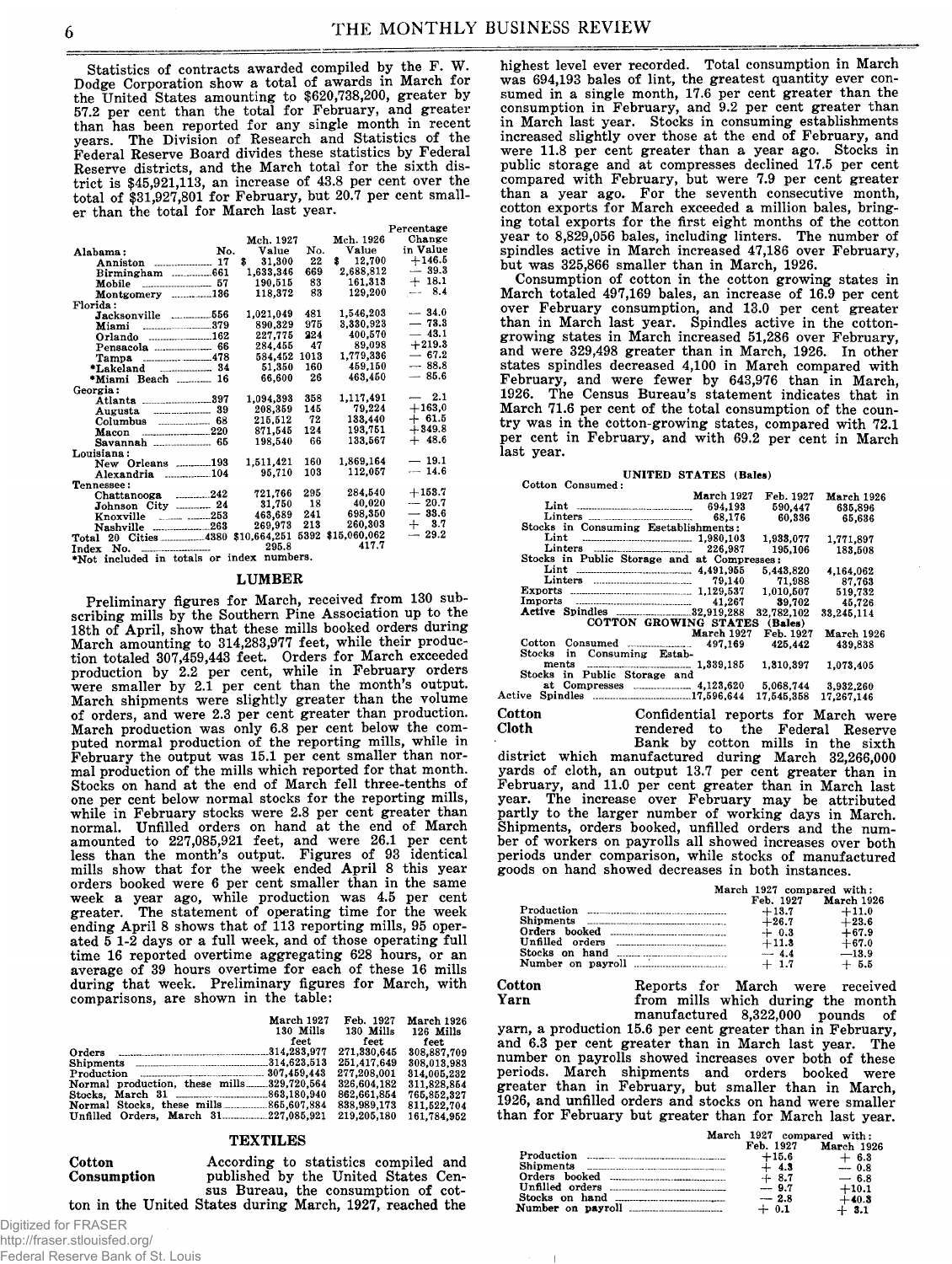**Hosiery Production, shipments and stocks of hosiery reported to the United States Census Bureau by 33 identical establishments in the sixth district manufacturing hosiery, were greater for March than for February, but orders booked, and unfilled orders showed decreases, as indicated in the totals shown**

| in the table:                                                                                                            |            |           |
|--------------------------------------------------------------------------------------------------------------------------|------------|-----------|
|                                                                                                                          | (Dozen     | Pairs)    |
|                                                                                                                          | March 1927 | Feb. 1927 |
| Production                                                                                                               | 747.743    | 683.946   |
|                                                                                                                          | 766.827    | 679.145   |
| <b>Stocks</b>                                                                                                            | 1.597.457  | 1,567,559 |
| hooked and the contract of the contract of the contract of the contract of the contract of the contract of the<br>Orders | 759.012    | 777,152   |
| Cancellations                                                                                                            | 27.977     | 21.275    |
| IInfilled orders                                                                                                         | 902.830    | 931,511   |
|                                                                                                                          |            |           |

| COTTON SEED AND COTTONSEED                                                                                               |           | *Sixth District    | <b>PRODUCTS</b>    | United States |
|--------------------------------------------------------------------------------------------------------------------------|-----------|--------------------|--------------------|---------------|
|                                                                                                                          |           | Aug. 1 to March 31 | Aug. 1 to March 31 |               |
|                                                                                                                          | 1927      | 1926               | 1927               | 1926          |
| Cottonseed, tons:                                                                                                        |           |                    |                    |               |
| Received at mills                                                                                                        | 1.901.713 | 1,775,173          | 6,109,858          | 5,376,068     |
|                                                                                                                          | 1,754,259 | 1,602,259          | 5,563,298          | 4,995,037     |
| On Hand $\ldots$                                                                                                         | 154,539   | 174.384            | 562.882            | 410,875       |
| Production:                                                                                                              |           |                    |                    |               |
| Crude Oil, lbs 551,697,607 477,804,563 1,658,106,078 1,441,067,988                                                       |           |                    |                    |               |
| Cake and Meal. tons                                                                                                      | 752,445   | 740.674            | 2,491,597          | 2,329,063     |
| Hulls, tons                                                                                                              | 530,350   | 450.236            | 1,624,208          | 1.376.714     |
| Linters, bales                                                                                                           | 279.526   | 296,807            | 907,216            | 942,267       |
| Stocks—March 31:                                                                                                         |           |                    | $(***)$            | $(***)$       |
|                                                                                                                          |           |                    | 98.631.318         | 42,201,039    |
| Cake and Meal. tons.                                                                                                     | 63,271    | 104.223            | 179.376            | 344.618       |
| Hulls, tons $\ldots$                                                                                                     |           | 61,881 29,209      | 232.375            | 166.348       |
|                                                                                                                          |           |                    | 174.873            | 200.243       |
| *Georgia, Alabama, Louisiana and Mississippi.                                                                            |           |                    |                    |               |
| **Not including stocks held by refining and manufacturnig establish-<br>ments, and in transit to refiners and consumers. |           |                    |                    |               |

#### **COAL**

**Statistics compiled by the United States Bureau of Mines indicate that the production of bituminous coal in the United States was maintained at a high level through the week ending March 26, but declined sharply during the two following weeks. Production for the week ending March 26 was higher than for any other week since December 11. The coal year ends March 31, and the suspension of mining in many of the union fields is given as the chief cause of the decline since the opening of the new coal year. April 1 is also usually observed in union fields as "Eight-Hour Day." The output during the week ending April 9, was 5,115,000 tons, or 38 per cent, smaller than for the week ending March 26, the last full-time week before the expiration of the wage agreements.**

**Weekly figures for Alabama and Tennessee, the coal producing states of the sixth district, show a greater degree of activity for each week during March than at the same time last year. Weekly figures for the United States, and for Alabama and Tennessee, are shown in the table, together with comparative figures for corresponding weeks last year:**

|          | United States   | $(000$ Omitted) |      | Alabama | Tennessee |      |
|----------|-----------------|-----------------|------|---------|-----------|------|
|          | 1927            | 1926            | 1927 | 1926    | 1927      | 1926 |
|          |                 | 10.460          | 482  | 403     | 129       | 108  |
|          | March 12 13,778 | 10.690          | 479  | 416     | 133       | 120  |
|          | March 19 13,020 | 10.263          | 472  | 426     | 128       | 110  |
| March 26 | <u>18.373</u>   | 9.626           | 483  | 391     | 127       | 103  |
|          | April 2 11.054  | 9.040           | 450  | 396     | 122       | 106  |
| April 9  | 8.258           | 9.420           |      |         |           |      |

**World production of coal in 1926 was approximately 1,335 million tons, practically the same as in 1924 and 1925, according to statistics of the Bureau of Mines. The decline in the output of the United Kingdom caused by the great strike was largely offset by increases in the other principal porducing countries.**

#### $\overline{R}$ <sup>N</sup>

**Statistics compiled and published by the Iron Age indicate that the month of March, 1927, recorded the greatest total production of pig iron in the United States in two years, and in Alabama March production, while slightly smaller than in November, 1926, was greater than for any other month since April, 1925. Total production in the United States during March amounted to 3,483,362 tons, compared with the production of 2,940,679 tons reported for the 28 days of February, and compared with an output of 3,441,986 tons in March last year. The daily average rate of production in March was 112,366 tons,** Digitized for FRASER<sup>7,342</sup> tons per day than in February, and

**1,334 tons per day greater than in March, 1926. The daily rate in March, 1927, is greater than for any month since April, 1926, and with this exception is greater than has been reported since March, 1925. There was a net gain of six furnaces in active operation during March, nine having been blown in and three shut down. In February there was a net gain of nine, and in January a gain of five, making a gain for the first quarter of the year of 20 furnaces. There were 223 furnaces active April 1, compared with 217 a month earlier, and with 236 active a year ago. The March index number of pig iron production was 136.7, compared with 115.4 for February, and with 135.1 for March, 1926.**

**The production of pig iron in Alabama in March amounted to 271,097 tons, compared with 236,786 tons in February, and with 244,403 tons in March 1926. The March index number for Alabama production of iron is 154.2 compared with 134.7 for February, and with 139.0 for March last year. There was no change in furnace activity in Alabama during March, 22 furnaces having been active on March 1 and on April 1. At the same time last year there were 23 furnaces active in Alabama. Press reports indicate that the price of No. 2 foundry at .'Birmingham continues at \$18.00 per ton, with \$19.00 being asked on spot shipments. Buying continues largely on a hand to mouth basis, but business booked recently has resulted in plans for curtailed production being abandoned for the time being.**

#### **Unfilled Orders—U. S. Steel Corporation**

**Unfilled orders on hand at the end of March reported through the press by the United States Steel Corporation amounted to 3,553,140 tons, a decrease of 43,979 tons, and smaller than for any month since August last year. At the end of March last year unfilled orders totaled 4,380,- 822 tons.**

#### **NAVAL STORES**

**Receipts during March of both turpentine and rosin at the three principal markets of the district were considerably larger than in February, and in March last year, because of the generally warm and favorable weather conditions as contrasted to the cold wet spring of 1926. Receipts of spirits of turpentine for the twelve months of the Naval Stores year which ends with March, were greater than for the two preceding seasons, and with the exception of the season of 1923-24, were greater than for any season since 1916-17. Receipts of rosin were greater than during the preceding year, smaller than the seasons of 1923-24 and 1924-25, and greater than any of the six seasons from 1917-18 through 1922-23. Stocks of turpentine on hand at the end of March were somewhat smaller than a year ago, and supplies of rosin** were the smallest reported at the end of any season in **about twenty-five years. According to statistics compiled by the Turpentine and Rosin Producers Association, the average of prices prevailing on the Savannah market in March for turpentine was 67 3-4 cents compared with 68 1-4 in February, and with 93 5-8 in March last year, and the average of prices of rosin in March was \$10.85, compared with \$12.65 in February, and with \$12.70 in**

| Receipts-Turpentine:                                                                                                                                                                                                                                                                                                                                                                                                                                         |           |                  |                     |
|--------------------------------------------------------------------------------------------------------------------------------------------------------------------------------------------------------------------------------------------------------------------------------------------------------------------------------------------------------------------------------------------------------------------------------------------------------------|-----------|------------------|---------------------|
|                                                                                                                                                                                                                                                                                                                                                                                                                                                              | Mch. 1927 | Feb. 1927        | Mch. 1926           |
| Savannah                                                                                                                                                                                                                                                                                                                                                                                                                                                     | 4.686     | 2,057            | 1,229               |
| Jacksonville                                                                                                                                                                                                                                                                                                                                                                                                                                                 | 4.185     | 2,174            | 1.535               |
| Pensacola                                                                                                                                                                                                                                                                                                                                                                                                                                                    | 1,261     | 907              | 735                 |
| Total<br>Receipts—Rosin:                                                                                                                                                                                                                                                                                                                                                                                                                                     | 10,132    | 5.138            | 3,599               |
| Savannah                                                                                                                                                                                                                                                                                                                                                                                                                                                     |           |                  |                     |
| Jacksonville                                                                                                                                                                                                                                                                                                                                                                                                                                                 | 15.620    | 10.509           | 5,320               |
| -----------------------------------                                                                                                                                                                                                                                                                                                                                                                                                                          | 15,737    | 7.076            | 11,404              |
| Pensacola                                                                                                                                                                                                                                                                                                                                                                                                                                                    | 4.965     | 4,542            | 3,472               |
| Total<br>Stocks---Turpentine:                                                                                                                                                                                                                                                                                                                                                                                                                                | 36.322    | 22,127           | 20.196              |
|                                                                                                                                                                                                                                                                                                                                                                                                                                                              |           |                  |                     |
| Savannah                                                                                                                                                                                                                                                                                                                                                                                                                                                     | 3.653     | 8.130            | 4.612               |
| Jacksonville                                                                                                                                                                                                                                                                                                                                                                                                                                                 | 17.043    | 23.321           | 19,697              |
| Pensacola                                                                                                                                                                                                                                                                                                                                                                                                                                                    | 3.972     | 8.596            | 2,557               |
| Total<br>$\label{eq:1} \begin{split} &\text{where} \; \mathbf{u} = \mathbf{u} + \mathbf{u} + \mathbf{u} + \mathbf{u} + \mathbf{u} + \mathbf{u} + \mathbf{u} + \mathbf{u} + \mathbf{u} + \mathbf{u} + \mathbf{u} + \mathbf{u} + \mathbf{u} + \mathbf{u} + \mathbf{u} + \mathbf{u} + \mathbf{u} + \mathbf{u} + \mathbf{u} + \mathbf{u} + \mathbf{u} + \mathbf{u} + \mathbf{u} + \mathbf{u} + \mathbf{u} + \mathbf{u} + \mathbf{u} + \mathbf{$<br>Stocks-Rosin: | 24.668    | ______<br>40.047 | ---------<br>26,866 |
| Savannah                                                                                                                                                                                                                                                                                                                                                                                                                                                     | 24,255    | 44,595           | 34,530              |
| Jacksonville                                                                                                                                                                                                                                                                                                                                                                                                                                                 | 34.546    | 74.408           | 65.037              |
| Pensacola                                                                                                                                                                                                                                                                                                                                                                                                                                                    | 22,212    | 28,632           | 17.615              |
|                                                                                                                                                                                                                                                                                                                                                                                                                                                              |           |                  |                     |
| Total                                                                                                                                                                                                                                                                                                                                                                                                                                                        | 81.013    | 147.635          | 117.182             |